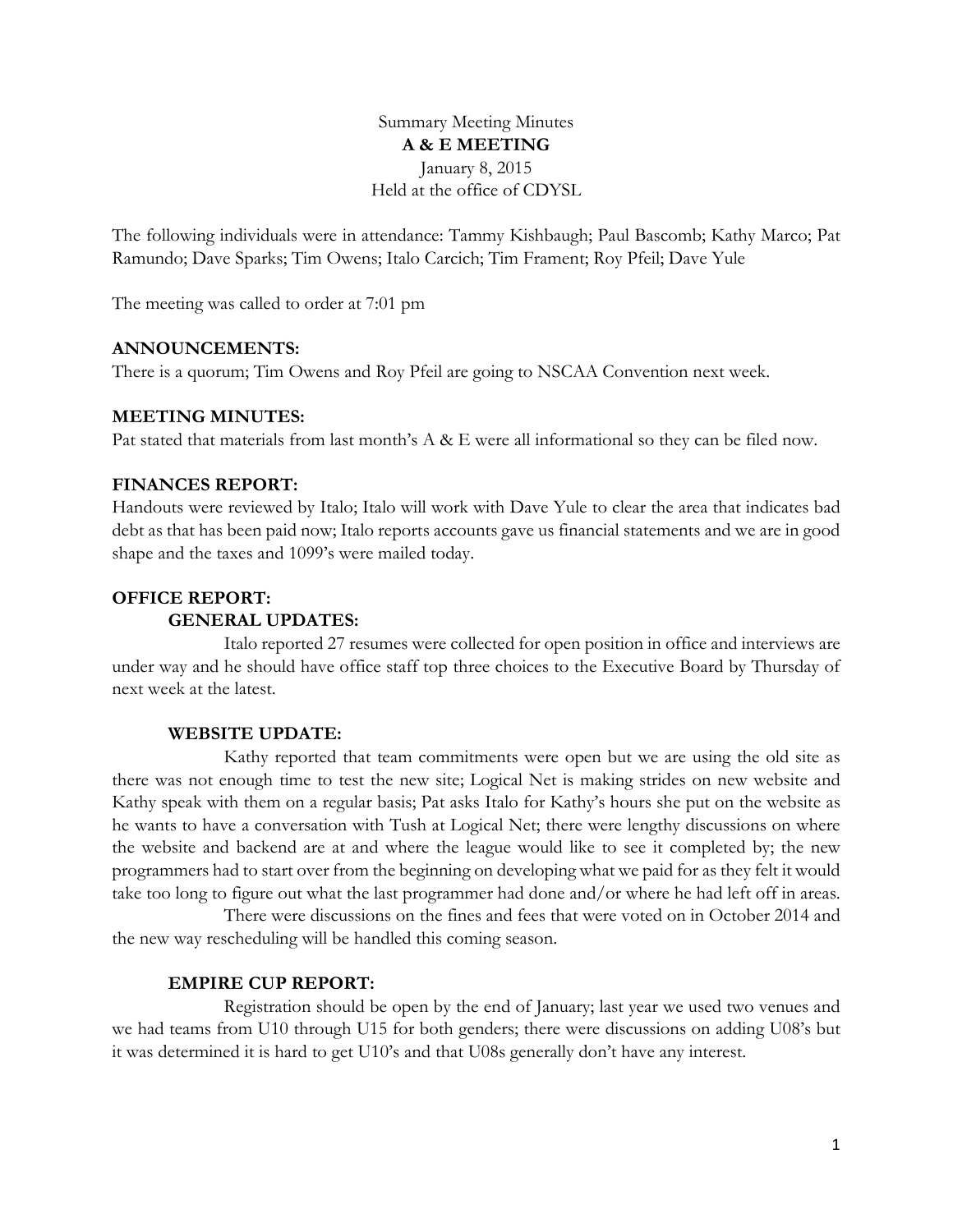#### **REGISTRATION UPDATE:**

The numbers are lower in some of the registration areas and there were discussion of other sports and how they are handling numbers; there should be a large amount of registrations that will be coming in for the spring league.

## **TEAM COMMITMENT UPDATE:**

Kathy reported that as of Monday there were 17 team commitments and this afternoon there were over 70 so they are coming in; the team commitments will close on January  $16<sup>th</sup>$ ; those who realize they didn't send them in will reach out to the office and/or if the office notices entire clubs not submitting, we will reach out to them.

There were discussions on clubs and/or club presidents not receiving notifications of submitting team commitments and Kathy stated that the Gmail account was tagged and it is being looked into; there were discussions on what can be done to get the information posted and/or sent to the clubs on those teams and clubs who did send in team commitments so clubs know where items are at; Kathy stated that all club presidents must submit a summary cover sheet for the teams as well as payment for the teams as verification on what their clubs are doing.

#### **MINI WORKSHOP UPDATE:**

Roy is soliciting clinicians and is waiting to hear from some individuals and will speak with others at the convention; workshop is set for March 7<sup>th</sup> at Sand Creek Middle School; discussions of the possibility of not having access to the cafeteria and the reason for this; discussions on offering an educational seminar for parents so they can understand the game and rules and more; discussions of speaking with Jeanne Gallagher on filming the clinicians; Kathy read the numbers of each film being viewed on You Tube.

# **MISCELLANEOUS:**

## **GUEST PLAYER POLICY CLUB RECOMMENDATIONS:**

There were discussions on the Guest Player Policy and Tim Owens also wrote a proposal and will send out an update with new changes by tomorrow; proposals will not be sent out to the clubs but rather have an e-mail sent out to the clubs making sure they have their representatives up to date on what the club would like to see in the area for rules so when the voting takes place in a few weeks, the representatives can make a vote that best fits their club's wishes.

## **ENYYSA:**

Addie of Long Island Junior Youth Soccer League stepped down as President but she is still on the board of ENYYSA; there were discussions on asking teams within CDYSL if they are interested in taking part of the Champions League and this will be discussed at the January Board Meeting; the problem that faces these teams is that we are still playing in our spring program when this tournament takes place; there were discussion on the Board Meetings being down to 2 a year and they are still putting those on weeknights even though it was requested to do them on weekends.

# **OLD BUSINESS:**

#### **CONTRACT WITH JACKIE NEGRI:**

This will go to the General Membership.